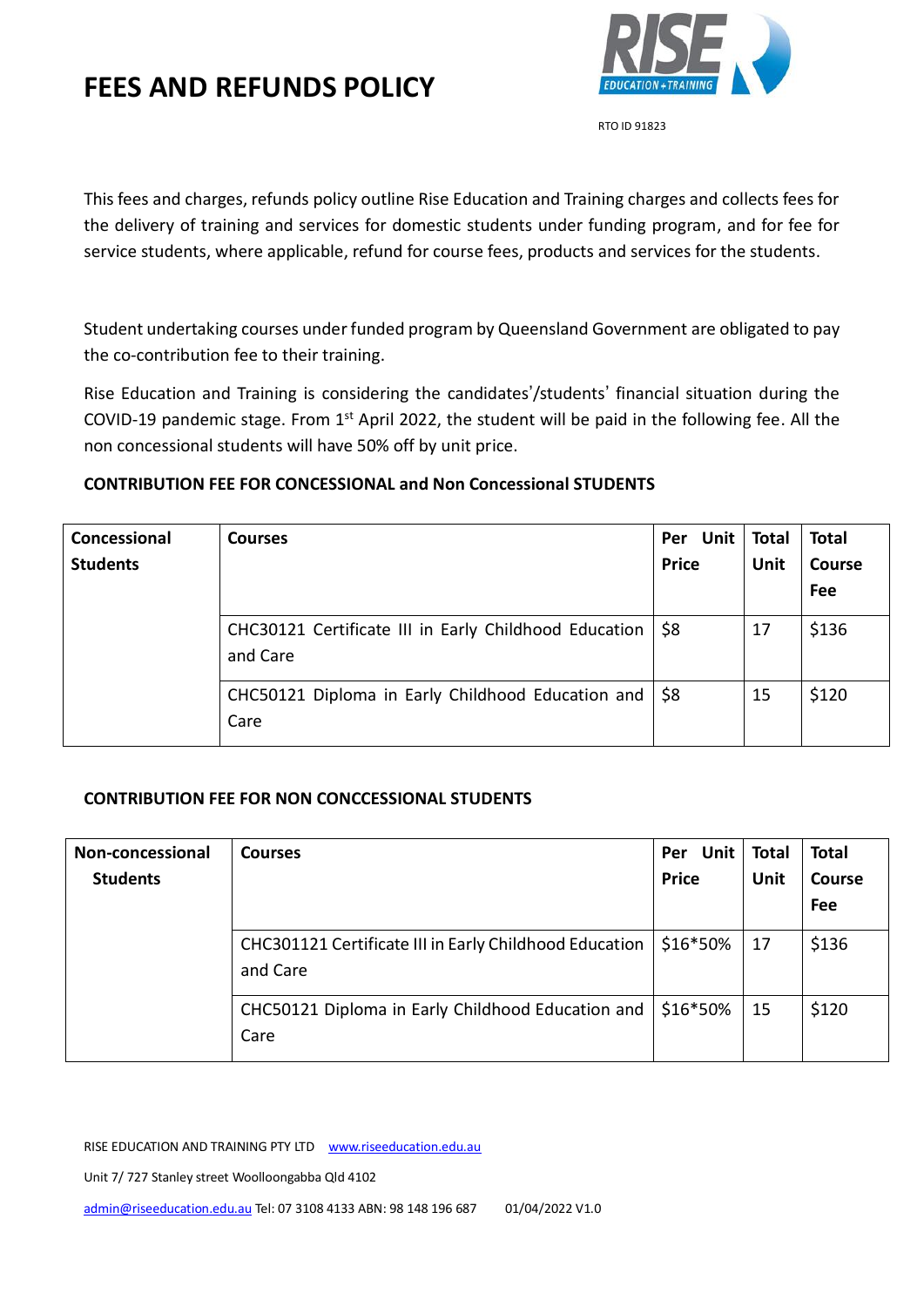

RTO ID 91823

#### **CONTRIBUTION FEE FOR JobTrainer Funded students**

| Concessional<br>and          | <b>Courses</b>                                                    | Per Unit      | <b>Total</b> | <b>Total</b>  |
|------------------------------|-------------------------------------------------------------------|---------------|--------------|---------------|
| non-concessional             |                                                                   | <b>Price</b>  | Unit         | <b>Course</b> |
| <b>Students</b><br>in        |                                                                   |               |              | <b>Fee</b>    |
| jobseeker low fee            | CHC30121 Certificate III in Early Childhood Education<br>and Care | \$0           | 17           | \$0           |
|                              | CHC50121 Diploma in Early Childhood Education and                 | \$240*50      | 15           | \$120         |
|                              | Care                                                              | %             |              |               |
| Concessional<br>and          | <b>Courses</b>                                                    | Per Unit      | <b>Total</b> | <b>Total</b>  |
| non-concessional             |                                                                   | <b>Price</b>  | Unit         | <b>Course</b> |
| school<br><b>Students</b>    |                                                                   |               |              | <b>Fee</b>    |
| leavers(age17-24)<br>low fee | CHC30113 Certificate III in Early Childhood Education<br>and Care | \$0*50%       | 17           | \$0           |
|                              | CHC50113 Diploma in Early Childhood Education and<br>Care         | \$240*50<br>% | 15           | \$120         |

\*Students will be provided with current digital resources in the LMS including current 5<sup>th</sup> edition textbooks.

## **Fee for Service Student**

Student who is not eligible for the Cert 3 Guarantee, Higher Level Skill or JobTrainer Funding but wishes to undertake the training course at Rise Education and Training will be required to pay for full fee. The fee outline is as below:

Rise Education and Training is considering the candidate's/student's financial situation during the COVID-19 pandemic stage. From  $1<sup>st</sup>$  April 2022, the student will be paid in the following fee. All the Fee for service students will have 50% off of all units fee from the full course fee.

| <b>Course Name</b>                                             | Total Course Fee   After discount |        |
|----------------------------------------------------------------|-----------------------------------|--------|
| CHC30121 Certificate III in Early Childhood Education and Care | \$3750                            | \$2050 |
| CHC50121 Diploma in Early Childhood Education and Care         | \$3350                            | \$1850 |

RISE EDUCATION AND TRAINING PTY LTD www.riseeducation.edu.au

Unit 7/ 727 Stanley street Woolloongabba Qld 4102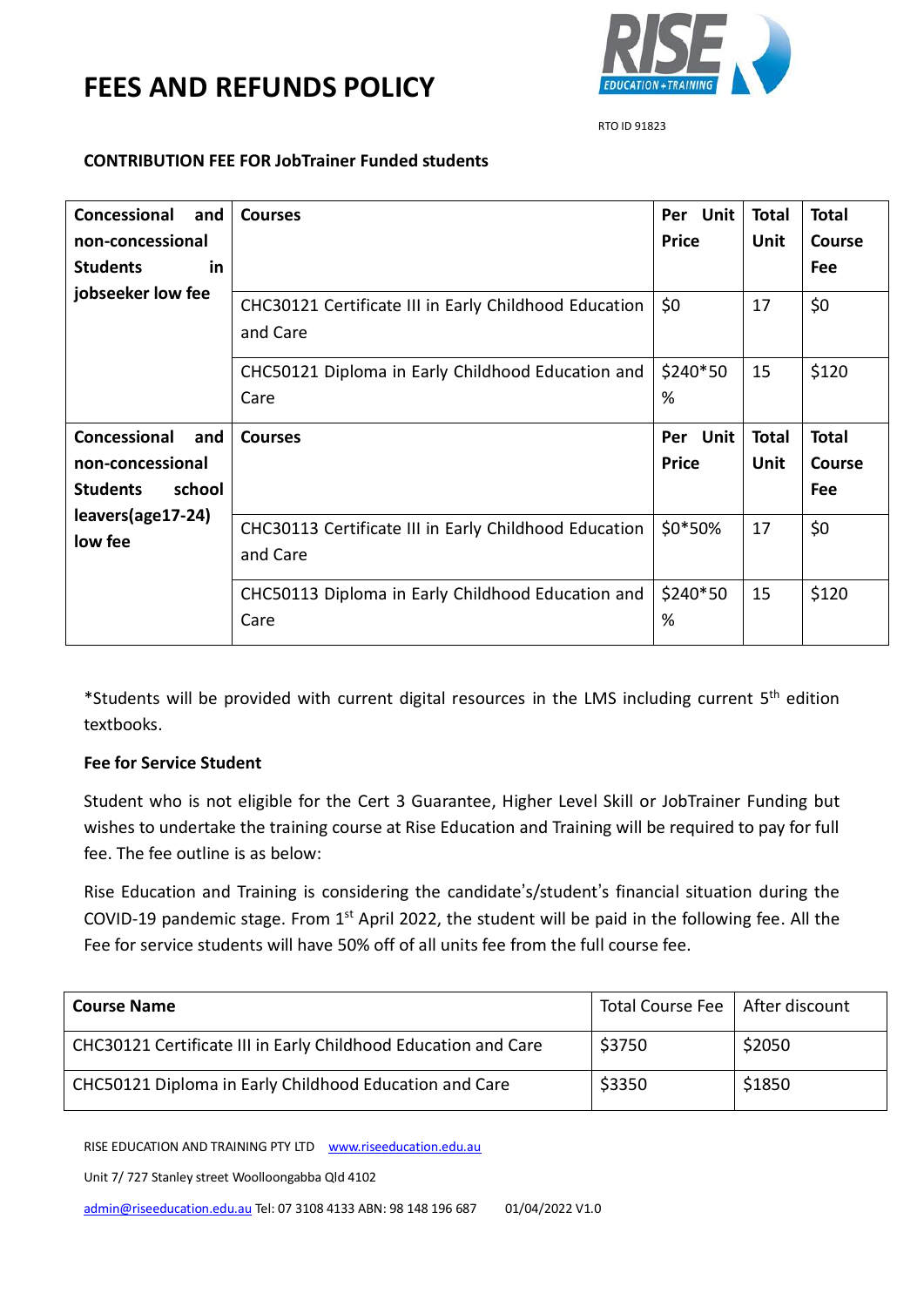

RTO ID 91823

#### **The following fee charges Apply to Funded and Fee for Service Students/Graduates**

| Enrolment Fee (Fee for service only)                                                 | \$200   |
|--------------------------------------------------------------------------------------|---------|
| Material Fee (Fee for service only)                                                  | \$150   |
| ID Card Replacement Fee (All funded and Fee For Service Students)                    | \$25    |
| Replacement Testamur (Certificate, cancelation, Transcript, Statement of Attainment) | \$50    |
| Course change admin fee                                                              | \$50    |
| Progress Letter (Record of results to date)                                          | \$25    |
| PRL (Recognition of Prior Learning)                                                  | $$100*$ |

\* PRL (Recognition of Prior Learning). Student who is seeking for RPL to do their studies at RISE will pay \$100 per unit of competency.

\* Material Fee includes digital readings and the printed or online assessment workbook, Certificate, transcript and Student first ID card.

Prior to commence the course, student can have the option to either pay the tuition fee by instalment with minimum \$500 every month till completing the course. Student who has difficulty to pay for the tuition fee, can be negotiated on an individual basis with the CEO in writing by email to [lily.x@riseeducation.edu.au](mailto:lily.x@riseeducation.edu.au) 

No Certificate can be issued prior all the tuition fees are paid off.

All fee will be reviewed from time to time, and any changes will be updated in the Fees and Refund Policy and made available on Rise Education and Training website for student access.

## **Payment methods**

Rise Education and Training accept the following payment method from student or employer:

Electronic Bank Transfer (EFT)

Cheque (Bank Cheque/Money Order)

Cash (Walk in to the office to pay)

Upon receiving payment from student, RISE Education and Training will be issued an invoice detailing:

RISE EDUCATION AND TRAINING PTY LTD www.riseeducation.edu.au

Unit 7/ 727 Stanley street Woolloongabba Qld 4102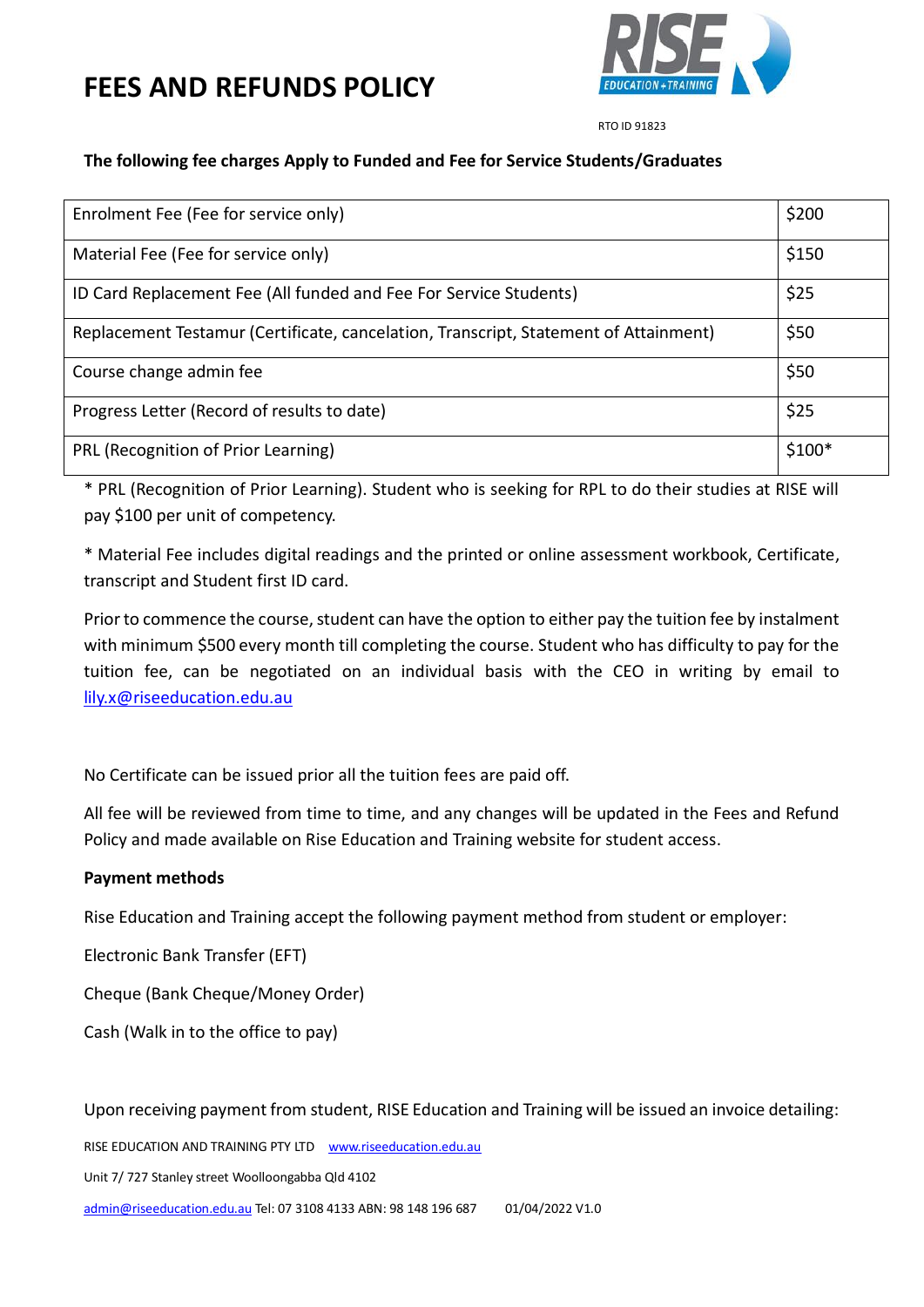

RTO ID 91823

- \*The fee had been paid
- \*The unit had been paid
- \*The method paid through

\*The time period in which the payment is required to be made for fee for service student

#### **Credit Transfer or RPL student**

Credit transfer or RPL student will be required to pay administration fee as outline above, and the unit cost fee will be based after granted and/or the remaining unit to be undertaken at Rise Education and Training.

## **Cooling off period for new enrolment**

A cooling off period is 7 days after the date of commencement. If student wishes to withdraw after 7 days of course commencement. No fee will be refunded.

#### **Refunds**

Training date are to be arranged with trainer in the weekly schedule and an enrolment form must be signed as well as contribution fee/administration fee must be paid. If student wishes to withdraw or cancel their enrolment within the cooling off period, administration fee will NOT be refunded.

If student wishes to withdraw or cancel their enrolment after 7 days of cooling off period, administration and scheduled unit training fee will NOT be refunded.

Training date are to be arranged with trainer and an enrolment form must be signed as well as administration fee and contribution fee must be paid. If fee for service student wishes to withdraw or cancel their enrolment within the cooling off period, administration fee and resource fee will not be refunded but the tuition fee will be fully refunded. If fee for service student wishes to withdraw or cancel their enrolment after 7 days of cooling off period, administration fee will not be refunded and tuition fee of per commenced scheduled unit will not be refunded.

Student is required to request for refund within 3 months, RISE will not handle refund if request over

RISE EDUCATION AND TRAINING PTY LTD www.riseeducation.edu.au

Unit 7/ 727 Stanley street Woolloongabba Qld 4102